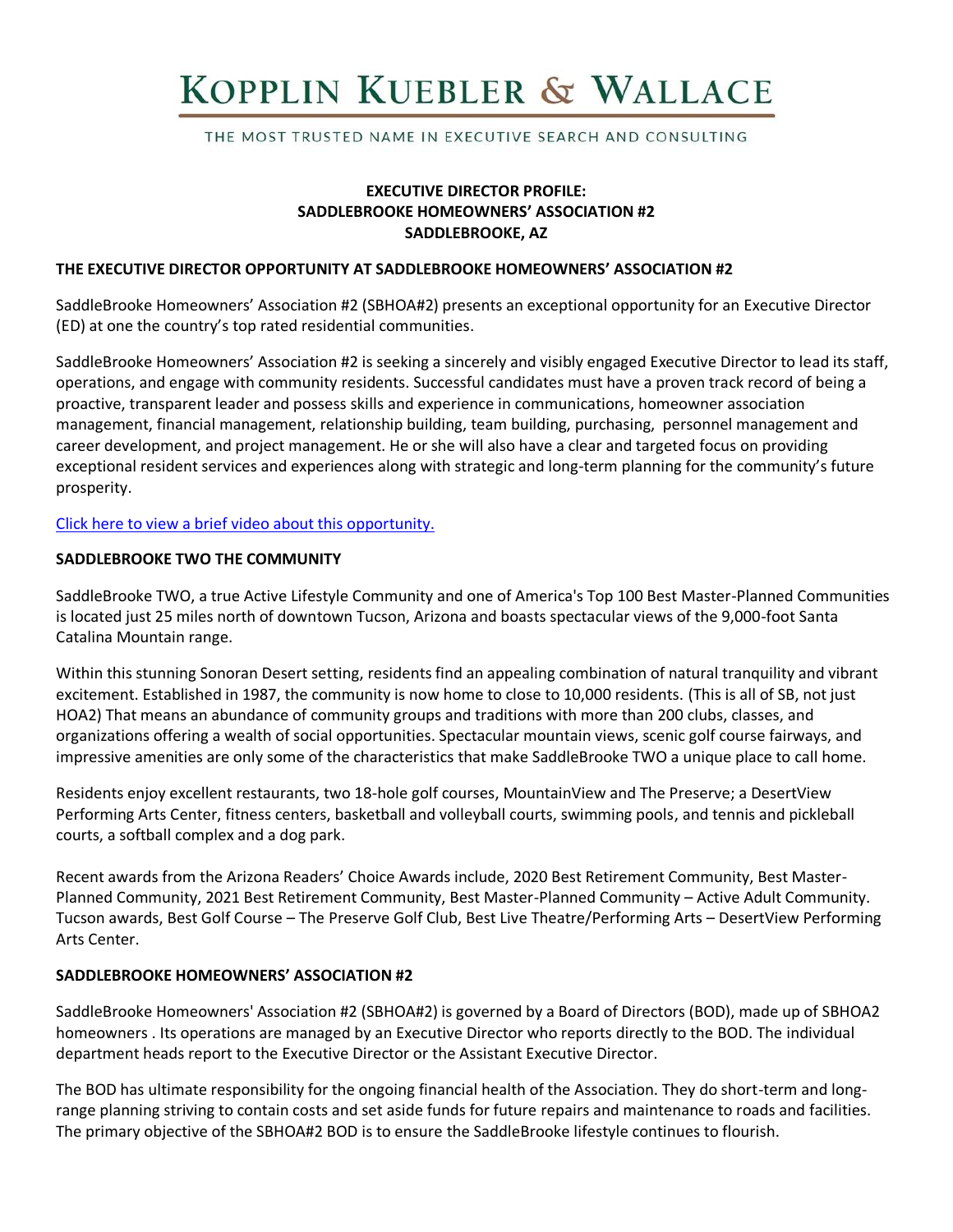The Association is responsible for the oversight of three major facilities – MountainView, DesertView and The Preserve – plus three restaurants, two golf courses, a theater, four swimming pools, tennis courts, and other recreational facilities. The Association has a professional operations staff that is responsible for keeping the numerous activities of the SBHOA#2 running on a daily (and nightly) basis.

The staff plans and operates events, maintains all amenities, golf courses, and common areas. They schedule and maintain the facilities for the 200+ clubs and hobby groups in SBHOA#2. Staff members also operate the SBHOA#2 Patrol.

# **SADDLEBROOKE HOMEOWNERS' ASSOCIATION #2 BY THE NUMBERS**

- 3,115 residences, buildout at 3293
- \$13.9M total operating revenue
- \$2,869 annual HOA assessment per residence
- \$2,869 Community Improvement Fee upon resale of an existing home
- \$5.4M in reserve funds
- \$1.6M in capital improvement funds
- 7 board members serving 3-and 2--year terms
- 71 average age of members
- Two 18-hole golf courses with two clubhouses
- Three restaurants including one stand-alone fine dining restaurant
- 6 Pickleball courts with an additional 8 courts under construction
- A Performing Arts center
- Employees: total number of employees is 234, with 159.5 FTE's
- SBHOA2 employs a 24-7 fully staffed security department

# **SADDLEBROOKE HOMEOWNERS' ASSOCIATION #2 WEB SITE: [www.sbhoa2.org](http://www.sbhoa2.org/)**

# **EXECUTIVE DIRECTOR POSITION OVERVIEW (ED)**

The association Executive Director is responsible for the day-to-day administration and operations of the Association. He or she directs and administers all aspects of the operations: the common areas, infrastructure, amenities, and staff, as well as all programs and activities, and resident relations. The most important task is to provide outstanding service delivery and asset maintenance to support and enhance property values within the community. Essentially all SBHOA#2 operations and staff management are responsibilities of the ED.

Necessary areas of competency and expertise include personnel management, financial and budget management, human resources, statutory requirements relevant to homeowner associations, community relations, strategic planning, and board guidance.

# **ORGANIZATIONAL STRUCTURE**

The ED reports directly to the SBHOA#2 Board of Director's President who serves as a liaison between the staff and the remaining six members of the Board of Directors. Direct reports include the Assistant ED, Executive Administrative Assistant, Human Resources Director, Finance Director, Marketing Manager, F&B Director, Lifestyle Director, Golf Business Operations Director, Golf Course Maintenance Director and Common Area Maintenance Director.

# **CANDIDATE QUALIFICATIONS**

- A minimum of over 10 years of progressive leadership/management experience in (preferably) a like master planned residential community with significant, multi-dimensional operations, or leading hospitality operations outside of the club industry in a similar dynamic, large-scale operation. Leading in a true "CEO-like" model and taking "ownership," accountability and responsibility while doing so are verifiably necessary traits and experiences. Having current or prior experience in leading HOA operations is extremely desirable to complement exceptionally strong hospitality and leadership skills.
- Naturally outgoing, energized, motivated with an "authentic" style and a true "servant's heart."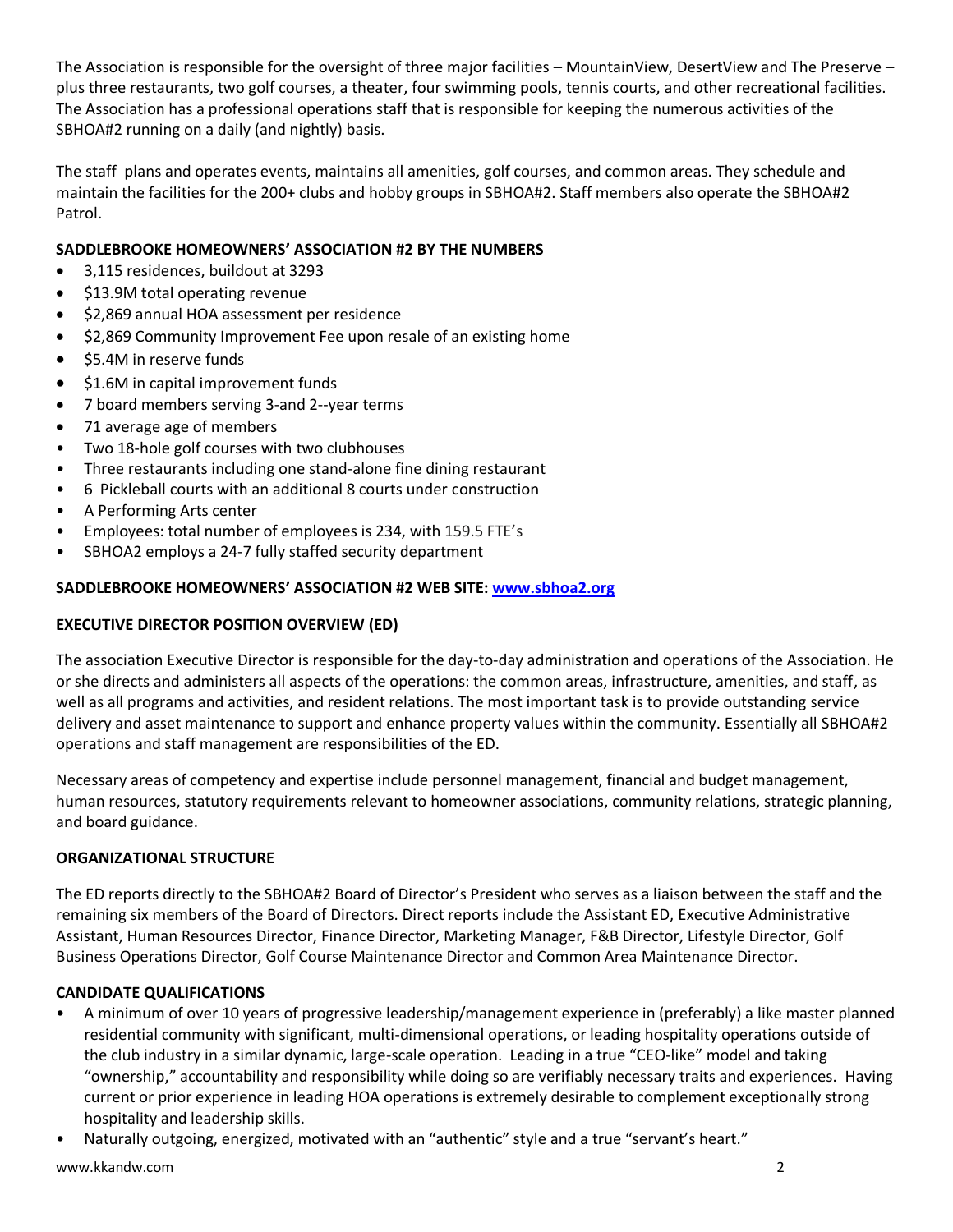- Proven and verifiable leadership qualities with a demonstrated ability to direct, coordinate and control all aspects of a full- service community.
- Significant interaction with the real estate community, city officials and governmental agencies is especially helpful.
- Strong communication and facilitation skills, both written and verbal, with the appropriate presence, desire and ability to interact effectively with diverse constituencies of residents, staff, vendors and other entities who are part of the success of SBHOA#2. This includes having sound and confident speaking abilities in front of large groups of residents and other constituencies.
- Has a business, creative and entrepreneurial sense for the overall evaluation of programs and services provided at SBHOA#2. He or she recognizes the quality and type of service that the majority of residents (or future majority of residents) expect, and which continue to enhance the value of residency at SaddleBrooke.
- Prior experience in coordinating and overseeing complex capital improvement projects.
- Working and verifiable knowledge of strong procedural programming; the ability to define and institutionalize process and procedures (SOPs) on a consistent basis throughout SBHOA2 is very important, especially as new amenities are brought on line, and existing amenities and programs are consistently evaluated and enhanced. Continued development and execution of Performance Standards and Performance Metrics is necessary.
- A history of innovation, and a champion of new ideas and initiatives, looking to consistently improve resident experiences and operational efficiency.

# **EDUCATIONAL AND CERTIFICATION QUALIFICATIONS**

Preferably, a college graduate with a bachelor's degree in Business or Public Administration and holding certification in community association leadership organizations such as CAM, CMCA, AMS, PCAM.

# **CLUB COVID REQUIREMENTS**

SBHOA#2 does not require staff to be fully vaccinated as a provision of employment.

#### **SALARY AND BENEFITS**

Salary is open and commensurate with qualifications and experience. SBHOA#2 offers an excellent bonus and benefit package including CMAA/CAI membership and professional development.

#### **INSTRUCTIONS ON HOW TO APPLY**

Please upload your resume and cover letter, in that order, using the link below. You should have your documents fully prepared to be attached when prompted for them during the online application process. Please be sure your image is not present on your resume or cover letter; that should be used on your LinkedIn Profile.

**Prepare a thoughtful cover letter addressed to SaddleBrooke Homeowners' Association #2 search committee/Ms. Terese Butler** and clearly articulate your alignment with this role and why you want to be considered for this position at this stage of your career and why SBHOA2 and the SaddleBrooke area will be beneficial to you, your family, your career,

and the Club if selected.

# *You must apply for this role as soon as possible but no later than March 30,* **2022***. Candidate selections will occur* **in mid April** *with first Interviews on April 26 and second interviews a short time later. The new candidate should assume his/her role in June 2022.*

**IMPORTANT:** Save your resume and letter in the following manner:

"Last Name, First Name - Resume" &

"Last Name, First Name - Cover Letter – SaddleBrooke Homeowners' Association #2"

(These documents should be in Word or PDF format)

Note: Once you complete the application process for this search, you are not able to go back in and add additional documents.

[Click here](https://kopplinandkuebler.secure.force.com/careers/ts2__Register?jobId=a0x6T000009y7evQAA&tSource=) to upload your resume and cover letter.

If you have any questions, please email Katy Eliades: katy@kkandw.com